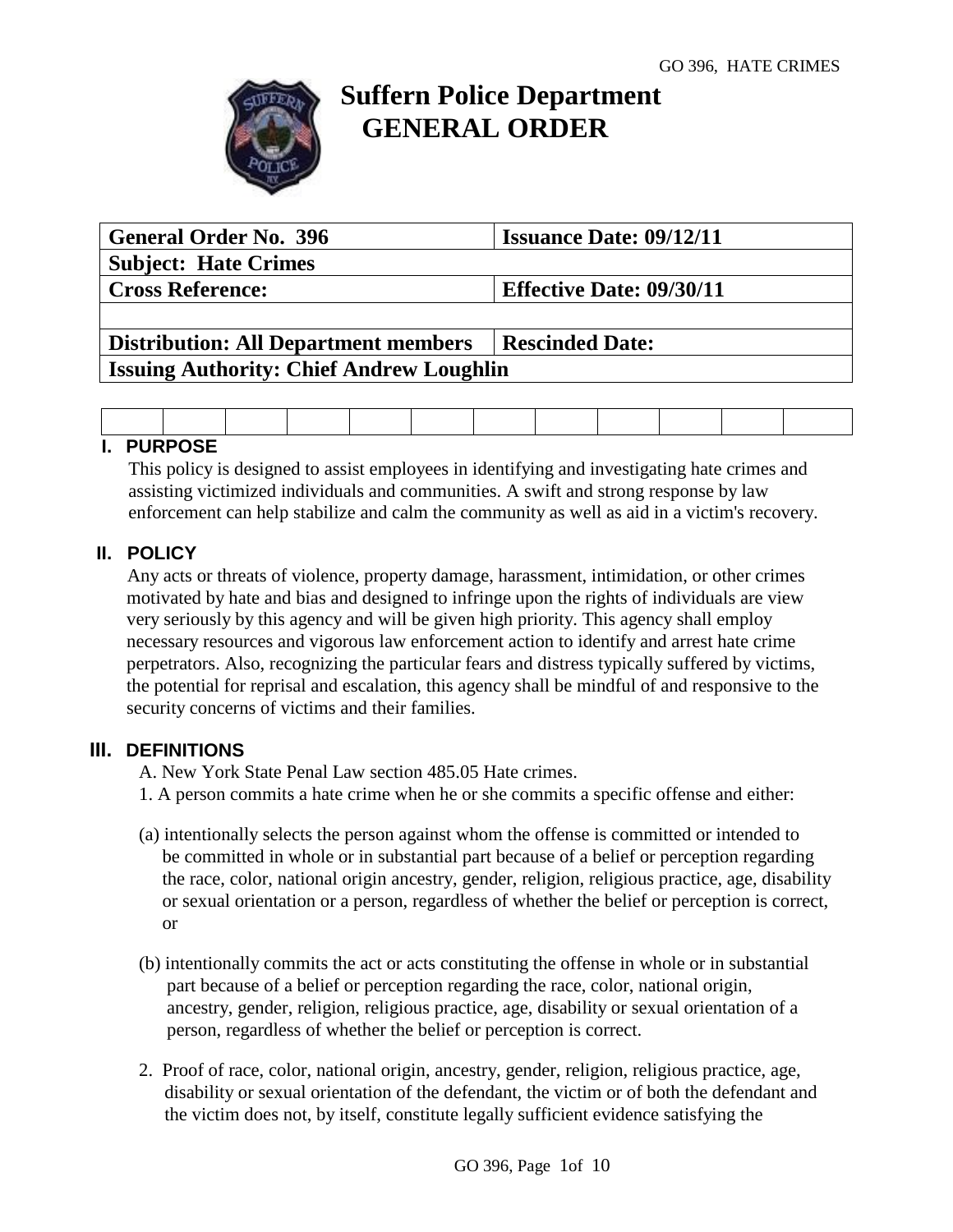people's burden under paragraph (a) or (b) of subdivision one of this section.

#### **For purposes of this section:**

- (a) the term "age" means sixty years old or more;
- (b) the term "disability"means a physical or mental impairment that substantially limits a major life activity.
- B. Penal Law § 240.31 Aggravated harassment in the first degree.

 A person is guilty of aggravated harassment in the first degree when with intent to harass, annoy, threaten or alarm another person, because of a belief or perception regarding such person's race, color, national origin, ancestry, gender, religion, religious practice, age, disability or sexual orientation, regardless of whether the belief or perception is correct, he or she:

- 1. Damages premises primarily used for religious purposes, or acquired pursuant to section six of the religious corporation law and maintained for purposes of religious instruction, and the damage to the premises exceeds fifty dollars;  or
- 2. Commits the crime of aggravated harassment in the second degree in the manner prescribed by the provisions of subdivision three of section 240.30 of this article and has been previously convicted of the crime of aggravated harassment in the second degree for the commission of conduct proscribed by the provisions of subdivision three of section 240.30 or he or she has been previously convicted of the crime of aggravated harassment in the first degree within the preceding ten years;  or
- 3. Etches, paints, draws upon or otherwise places a swastika, commonly exhibited as the emblem of Nazi Germany, on any building or other real property, public or private, owned by any person, firm or corporation or any public agency or instrumentality, without express permission of the owner or operator of such building or real property;
- 4. Sets on fire a cross in public view; or
- 5. Etches, paints, draws upon or otherwise places or displays a noose, commonly exhibited as a symbol of racism and intimidation, on any building or other real property, public or private, owned by any person, firm or corporation or any public agency or instrumentality, without express permission of the owner or operator of such building or real property.

Aggravated harassment in the first degree is a class E felony.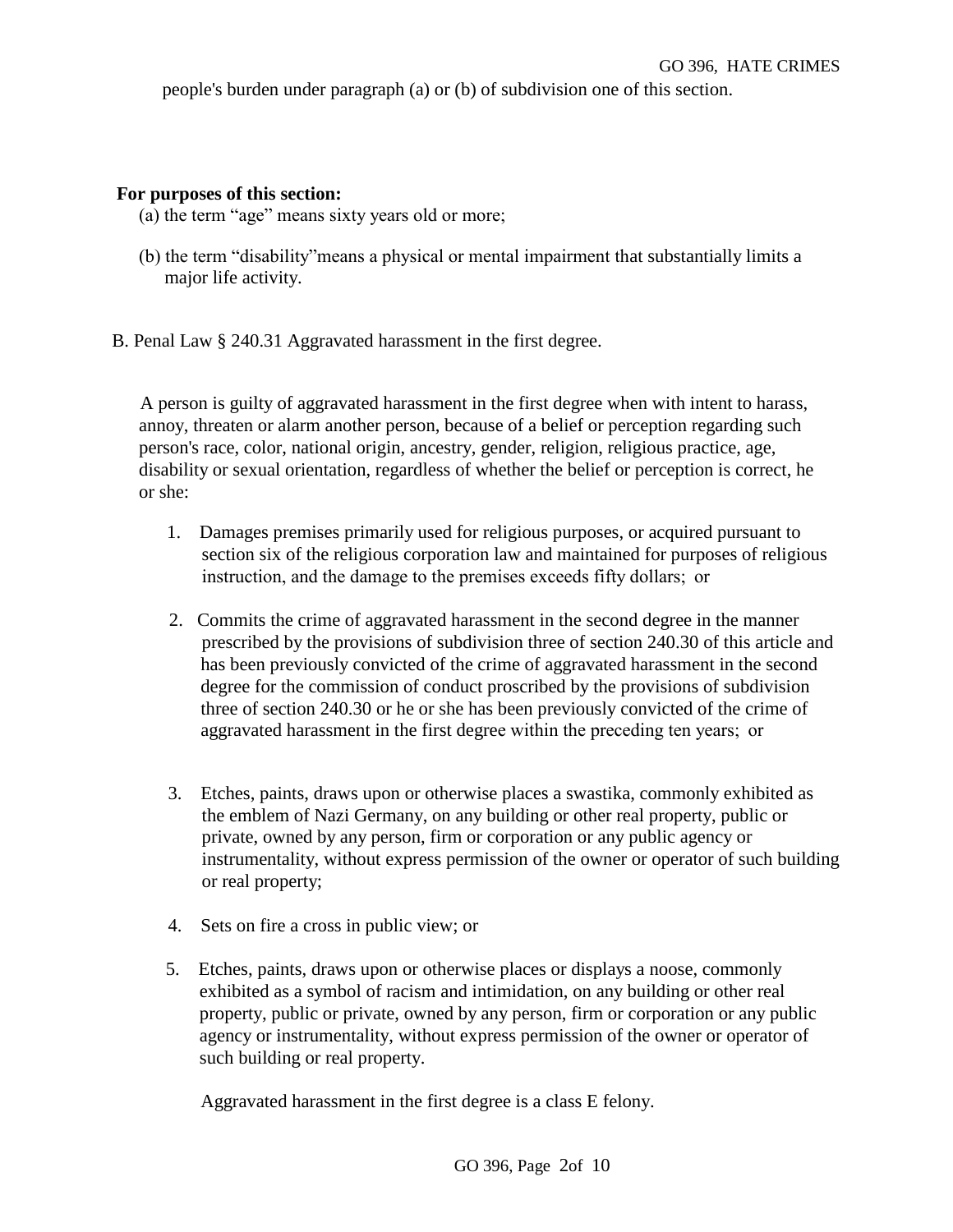C. Penal Law § 240.30(3) Aggravated harassment in the second degree

A person is guilty of aggravated harassment in the second degree when, with intent to harass, annoy, threaten or alarm another person, he or she:

(3) Strikes, shoves, kicks, or otherwise subjects another person to physical contact, or attempts or threatens to do the same because of a belief or perception regarding such person's race, color, national origin, ancestry, gender, religion, religious practice, age, disability or sexual orientation, regardless of whether the belief or perception is correct;

Aggravated harassment in the second degree is a class A misdemeanor.

## **IV. PROCEDURES**

A. Goals

- 1. Officers shall conduct a thorough and complete investigation in all suspected and confirmed hate crime incidents and assist the local prosecutor.
- 2. Officers should make every effort to become familiar with organized hate groups operating in the community and police contacts should be documented.
- B. Initial Response Procedures

Initial responding officers at the scene of a suspected hate crime shall take preliminary actions deemed necessary, including but not limited to, the following:

- 1. Secure the scene. Steps should be taken so that the initial situation does not escalate. This includes but is not limited to:
	- a. Stabilizing injured victims and requesting medical aid.
	- b. Providing protection to victims and witnesses by increased police presence.
	- c. Protect the crime scene and have technician collect and photograph physical evidence such as hate literature, spray paint cans, and symbolic objects used by hate groups, such as swastikas and crosses.
- 2. Identify criminal evidence on the victim if applicable.
- 3. Request the assistance of a translator or counselor when necessary.
- 4. Request the assistance of an investigator and supervisor.
- 5. Conduct a preliminary investigation and record information on;
	- a. the identity of suspected perpetrators,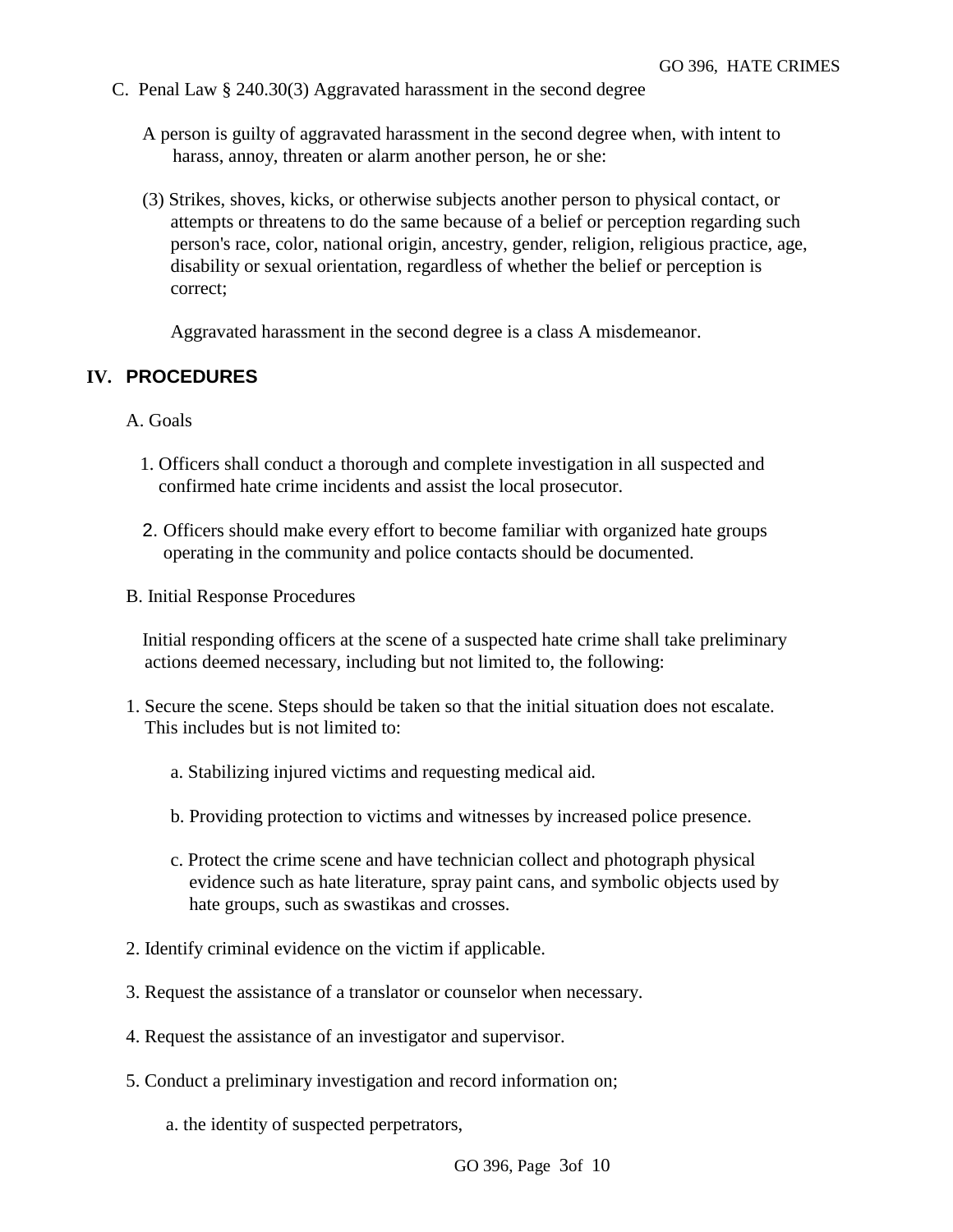b. the identity of witnesses, including those no longer at the scene,

 c. prior bias-motivated occurrences in the immediate area or against the same victim. (Check with Crime Analyst, NYSIC (518) 786-2100 and/or Regional Crime Analysis Center if one exists),

- d. statements made by suspects; exact language is critical.
- 6. Arrest suspected perpetrators if probable cause exists.
	- a. Conduct interview and attempt to establish motive
	- b. Consult with prosecutor if there is a question as to proper criminal charges.
- 7. Take measures to ensure that necessary preliminary actions have been taken and brief the responding supervisor as to those actions.

 During your investigation, look for possible signs that the incident may be a hate crime.

- a. The motivation of the perpetrator (or lack of motive)
- b. Statements made by the perpetrator
- c. The presence of multiple perpetrators.
- d. The display of offensive symbols, words or acts.
- e. Was any hate literature found in the possession of the suspect?
- f. Is the victim the only person of a particular group at a park or facility?
- g. Is the victim from a different racial, ethnic, or religious group than the perpetrator?
- h. The absence of any motive. The brutal nature of a particular incident could denote a hate crime, particularly when the perpetrator and victim don't know each other.
- i. The perpetrator's perception of the victim, whether accurate or not.
- j. The date, time or circumstances of the occurrence, such as on a religious holiday, or an event occurring at a gathering of a group of people affiliated by ethnicity, religion, sexual orientation, etc.
- k. Multiple incidents occurring in a short period and all the victims were of the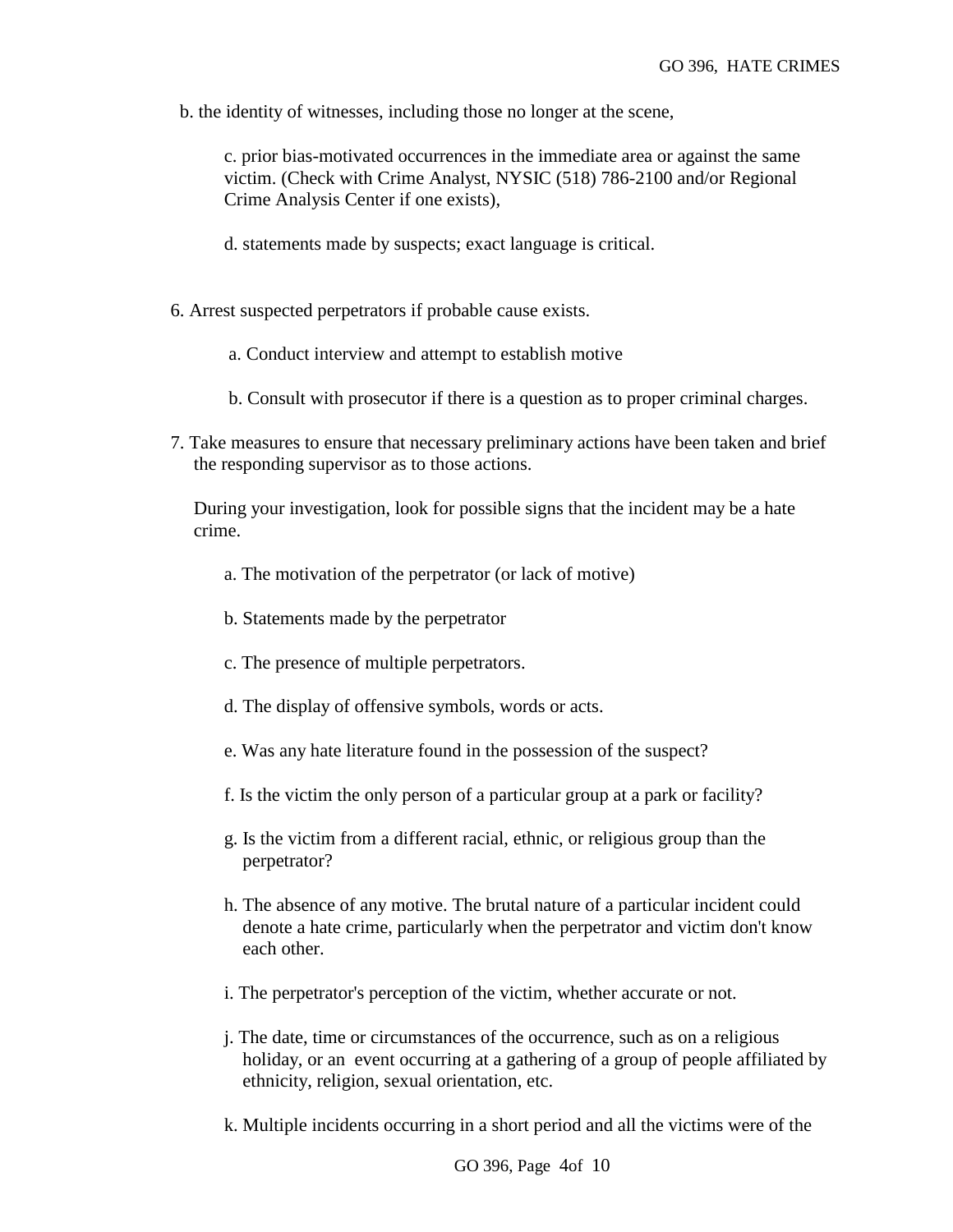same identifiable group.

- l. Were the real intentions of the perpetrator racial, color, religious or ethnic oriented, or were there other reasons such as pranks, unrelated vandalism, or a dispute arising out of non-bias related disagreement.
- m. Incident occurred in proximity to an establishment that could be associated with one of the protected classes.
- n. The perpetrator targeted a particular portion of the victim's body; i.e. Sikh victims forcibly having his hair cut, or a victim targeted for his/her sexual orientation being attacked near or around his or her genitalia.
- o. The victim's perception that he/she was selected because they are a member of an identifiable group.
- 8. The mere mention of a bias remark does not make an incident bias motivated, just as the absence of a remark does not make an incident without bias. Even the mere perception that the incident may be motivated by bias shall necessitate a notification to a patrol supervisor.
- 9. Be cognizant of dual motivation by some suspects. Example: A suspect may be looking to commit robberies but specifically targets elderly victims.
- 10. Note that an attack against a transgender victim could be covered under sexual orientation or gender.
- C. Supervisor Responsibilities

The supervisor shall confer with the initial responding officer(s), take measures to ensure that necessary preliminary actions have been taken, and make appropriate departmental notifications as necessary. The supervisor shall request any appropriate additional personnel necessary to accomplish the following:

- 1. Provide immediate assistance to the crime victim.
	- a. Express the law enforcement agency's official position on the importance of these cases, and describe the measures that will be taken to apprehend the perpetrators.
	- b. Express the department's interest in protecting victims' anonymity whenever possible.
	- c. Allow the victim a period in which to express his or her immediate concerns and express his or her feelings.
	- d. Communicate with concerned community-based organizations, civic groups, and religious institutions regarding the suspected or confirmed bias incident.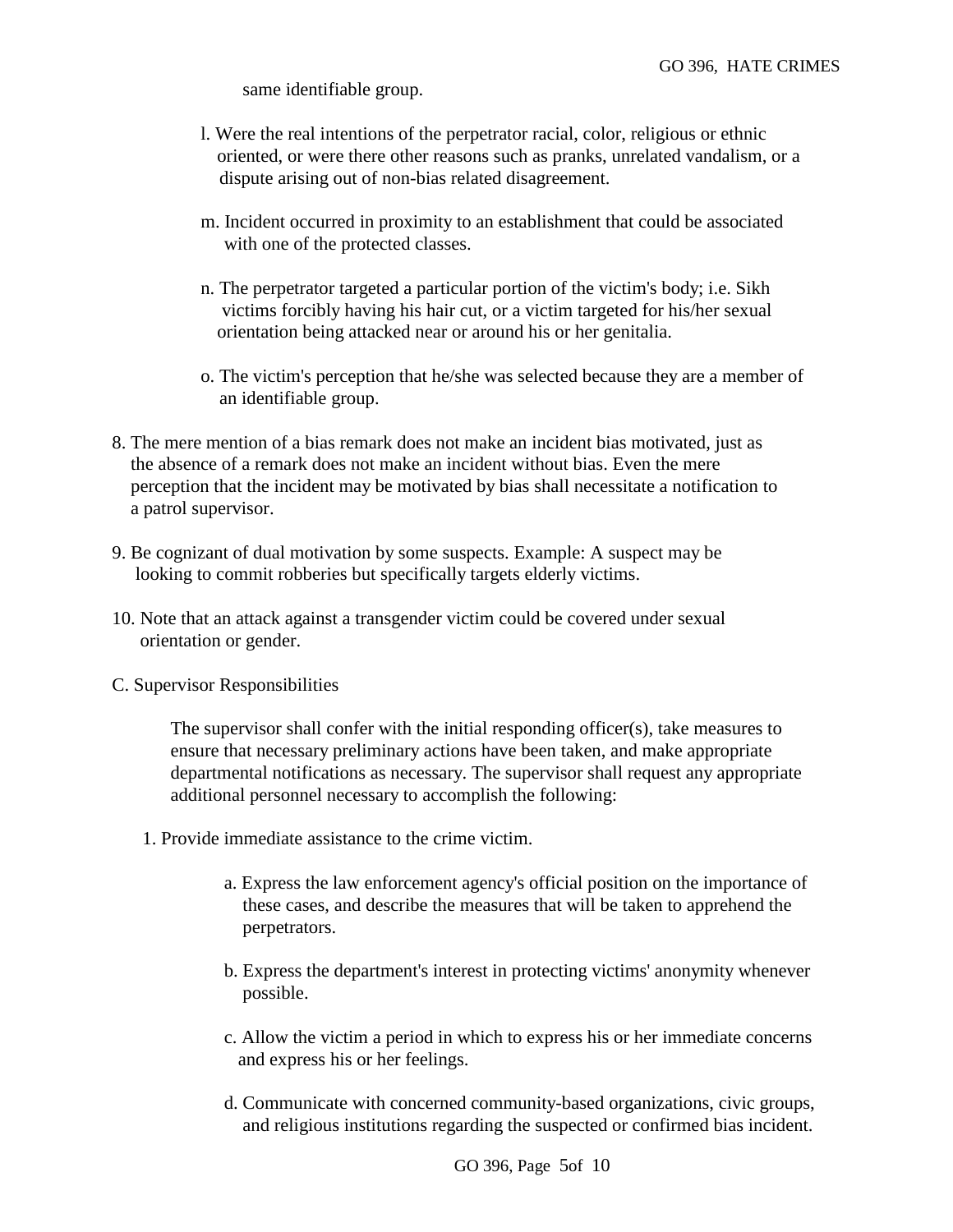- e. Identify individuals or agencies that may provide support and assistance. These may include family members or close acquaintances, a family clergyman or department chaplain, as well as community service agencies that provide victim assistance, shelter, food, clothing, child care, or other services. Provide information regarding New York State Crime Victims Board (Attachment B).
- f. Tell the victim about the probable sequence of events in the investigation and prosecution.
- g. Explain security measures and precautions to the victim.
- 2. Ensure that officers and investigator conduct a thorough preliminary investigation.
- 3. Ensure that all relevant facts are documented on an incident or arrest report or both and make an initial determination as to whether the incident should be classified as a hate crime.
- 4. Notify other appropriate personnel in the chain of command, depending on the nature and seriousness of the offense and its potential inflammatory and related impact on the community.
- 5. Take preventative measures to ensure the safety of the victim.
- D. Investigators' Responsibilities

In responding to the scene of an alleged hate crime, investigators shall assume control of the follow-up investigation to include the following:

- 1. Ensure that the scene is properly protected, preserved, and processed and that all physical evidence of the incident is removed as soon as possible after the offense is documented. If evidence of an inflammatory nature cannot be physically removed (e.g., painted words or signs on a wall), the owner of the property shall be contacted to do all that is possible to ensure that the graffiti is removed as soon as possible. The officer or investigator shall follow-up to ensure that this is accomplished in a timely manner.
- 2. Conduct a comprehensive interview with all victims and witnesses (and depose) at the scene, or as soon as possible thereafter, and canvass the neighborhood for additional sources of information.
- 3. Work closely with the prosecutor's office to ensure that a legally adequate case is developed for prosecution.
- 4. Coordinate the investigation with agency, state, and regional crime analysis centers. These sources shall provide the investigative officer with an analysis of any patterns, organized hate groups, and suspects potentially involved in the offense.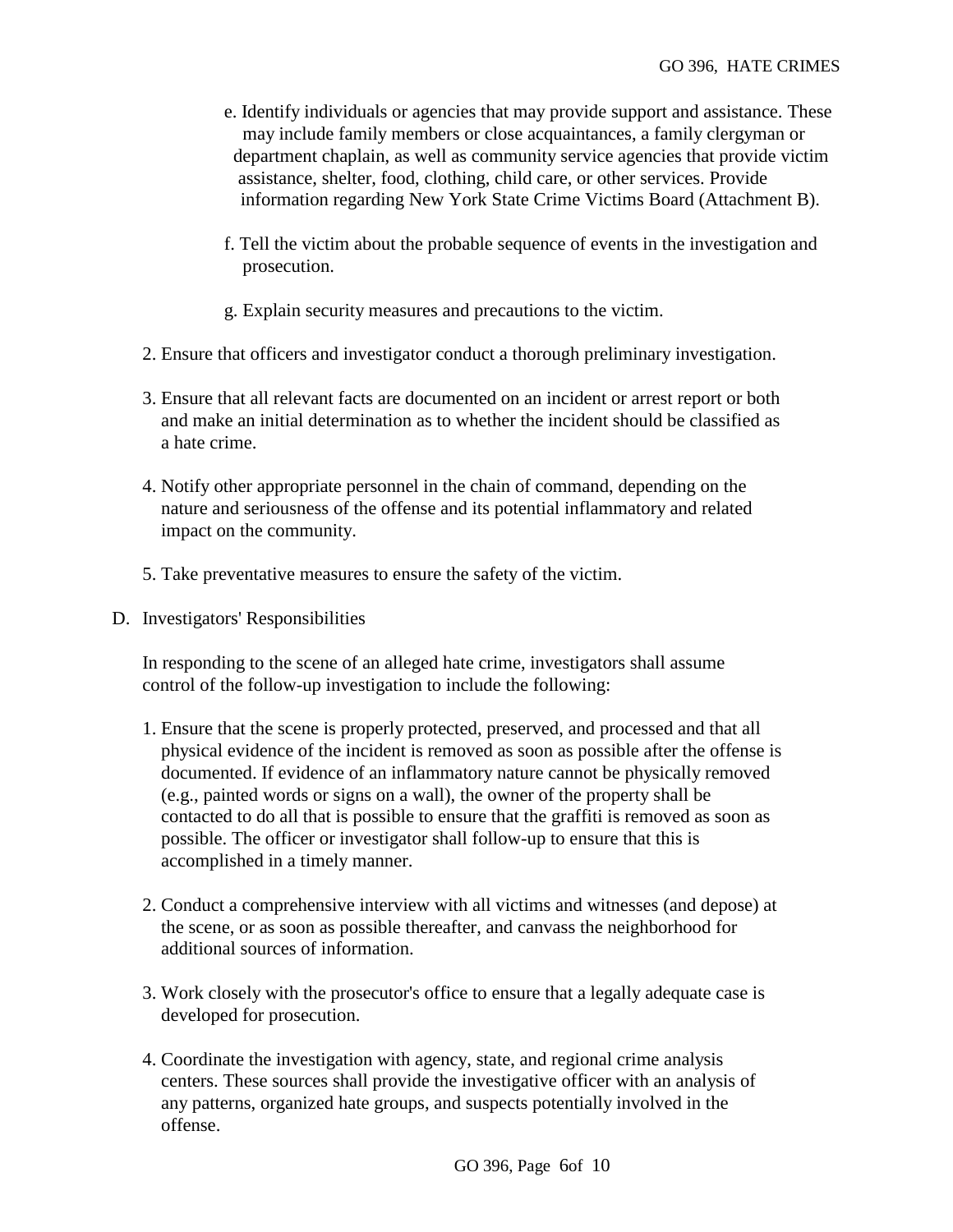- 5. Coordinate the investigation with other units of the agency and with outside agencies where appropriate.
- 6. Maintain contact with the initial responding officer and keep him or her apprised of the status of the case.
- 7. Recommend to Commanding Officer whether the incident should be classified as a hate crime.
- 8. Investigative officers shall take steps to ensure that the appropriate assistance is being provided to hate crime victims, to include the following measures:
	- a. Contact the victim periodically to determine whether he or she is receiving adequate and appropriate assistance.
	- b. Provide ongoing information to the victim about the status of the criminal investigation.
	- c. Attempt, whenever possible, to conduct all interviews with victims at their convenience and minimize, to the degree possible, interactions in which victims have to relate the incident.
- E. Recommended Steps When Suspect is Not in Custody or Has Not Been Identified
	- a. Coordinate investigation with other department units.
	- b. Work with Analyst or Regional Crime Analysis Center to research leads and prepare bulletins.
	- c. Conduct extensive canvass and distribute bulletins ion area of the incident.
	- d. Debrief individuals arrested in the area.
	- e. Work with media to attempt to garner witnesses and investigative leads.
	- f. Follow-up leads in a timely manner.
- F. Incident Report Preparation

Incident reports should clearly indicate the following information:

- a. Offense Hate Crime designated by Penal Law
- b. Victim age, gender, race, and ethnicity (when victim(s) is an individual(s))
- c. Offender age, gender, race, and ethnicity (when available)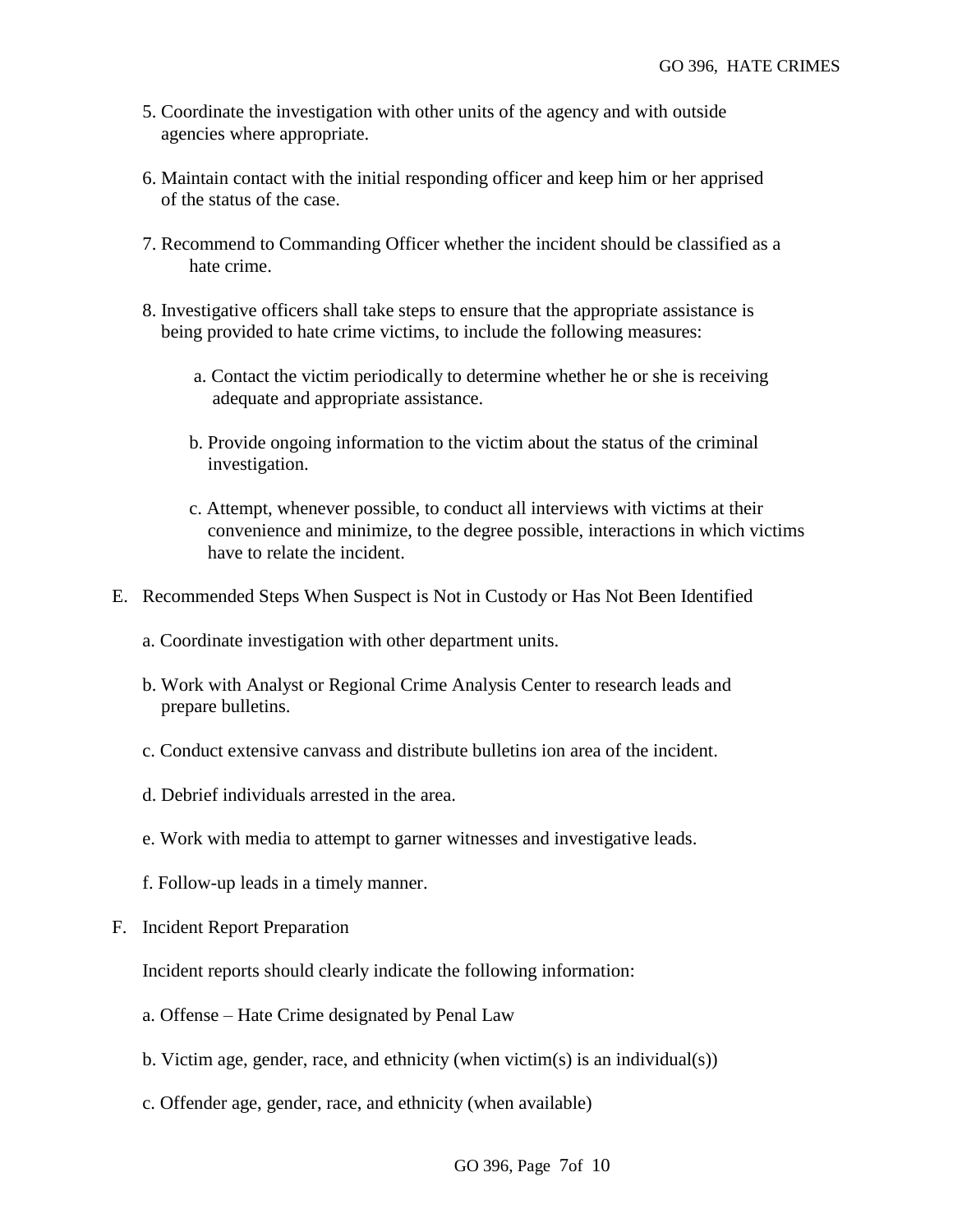The narrative portion of the incident report should document that the victim(s) was intentionally selected or that the act was intentionally committed because of a belief or perception regarding such victim's race, color, national origin, ancestry, gender, religion, religious practice, age, disability, or sexual orientation. The specific bias motivation of the perpetrator should be documented (Ex: selected victim because he was Hispanic, Jewish, Muslim, etc...)

## **Arrest Processing**

The Hate Crimes law is a sentencing enhancement statute. Thus, when the specified crime is a misdemeanor or a class C, D, or E, felony, the hate crime shall be deemed to be one category higher. For example, if a defendant is alleged to have committed an Assault in the second degree, which is a "D" felony and it is alleged that the assault was a hate crime, then upon a conviction the assault is deemed to be a "C" felony and the sentence imposed will be based upon the sentencing range for a "C" felony. "A" and "B" felonies charged as hate crimes stay the same but are subject to higher penalties.

It is important to realize that a class A misdemeanor charged as a hate crime is deemed a class E felony. This may affect the manner in which the case is handled (e.g., arraignment, grand jury).

Reporting of hate crime arrests is statutorily required. It is essential that if an individual is being charged with a hate crime, the arrest is properly coded.

When an arrest is being processed for a hate crime, you are required to use the penal law code with the letter "H" to highlight and make the distinction. The letter "H" is applied to the subdivision of the PL section. In those cases where no subdivision exists, a double zero is used with the letter "H". Use caution when using automated booking system to ensure that the correct offense is selected.

Examples:

PL section 120.00, subdivision  $1 -$  Assault 3<sup>rd</sup>

a. 120.00(01H), when it is a Hate Crime

PL section  $140.15$  – Criminal Trespass  $2<sup>nd</sup>$ 

a. 140.15(00H), when it is a Hate Crime

Note: Do not use the letter H when you are not charging a hate crime or the arrest will be reported as a hate crime arrest by DCJS.

## **Accusatory Instrument**

1. As the Legislature made clear in the language of Penal Law section 485.00, the victim of a hate crime is society as a whole. It is apparently for that reason that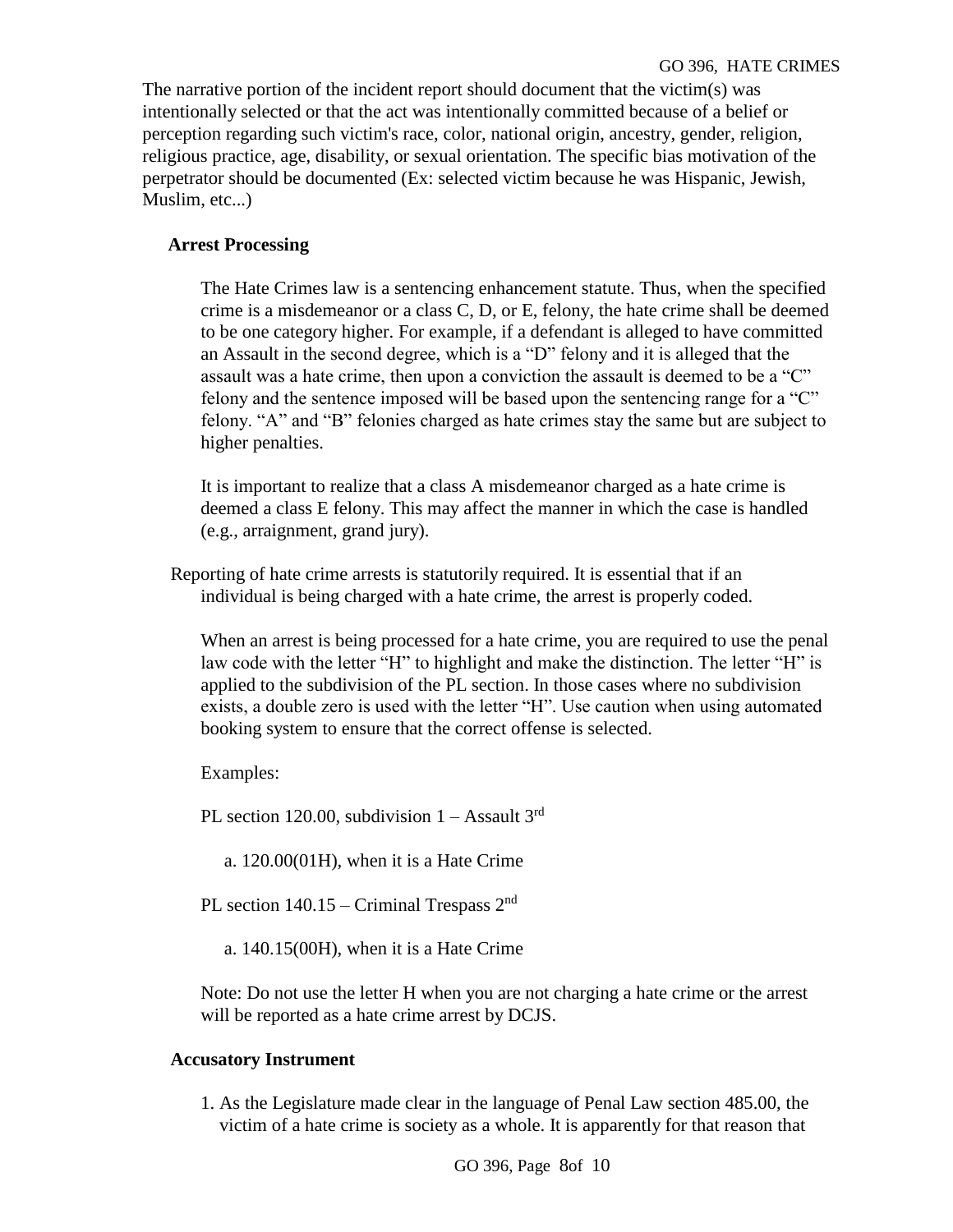the hate crime statute does not require specification of any particular person, only "a person." It is the attribute of the protected class (i.e., sex, race, sexual orientation, etc.), not the name of any particular individual member or members of that class which is of importance. Accordingly, the manner in which to allege a hate crime is to set for the particular attribute of the protected class which is claimed to have motivated the defendant, and not name any particular person or persons. The indictment can simply allege that the defendant committed the underlying crime in whole in substantial part because of a belief or perception of the race, or sex, or sexual orientation, etc, of "a person." Likewise, when alleging aggravated harassment in the first degree, the accusatory instrument need only allege prohibited conduct directed toward a class of individuals.

2. The accusatory paperwork filed with the court should also list the "H" designator. The narrative portion of the accusatory incident must include the elements and facts of the crime that demonstrate that the victim was intentionally selected or the act was intentionally committed because of a belief or perception regarding such person's race, color, national origin, ancestry, gender, religion, religious practice, age, disability, or sexual orientation.

## **Records Management Section**

- 1. Assist department in complying with state hate crime reporting requirements.
	- a. Submit all incidents of reported hate crimes to DCJS each month using the appropriate Ejustice report. Reports must be submitted each month. If no hate crimes were reported, the department must still file the form by indicating "Nothing to Report (NTR).
	- b. Report monthly, by submitting a duplicate copy of form 3294, to the Regional or County Crime Analysis Center in accordance with any county or local laws.
- G. Community Relations and Crime Prevention

Hate crimes are viewed in the community not only as a crime against the targeted victim(s), but also as a crime against the victim's identification group as a whole. Working constructively with segments of this larger community after such crimes is essential to help reduce fears, stem possible retaliation, prevent additional hate crimes, and encourage any other previously victimized individuals to step forward and report those crimes. This is particularly important if an upward trend has been identified in these crimes. Towards this end, this agency's community relations function, or officers so assigned, may perform the following:

- 1. Provide victim(s) with a point of contact in the department to whom they can direction questions or concerns, and keep them informed of the case progress including the end result of the investigation or prosecution.
- 2. Protect the privacy of the victim and their families as much as possible.